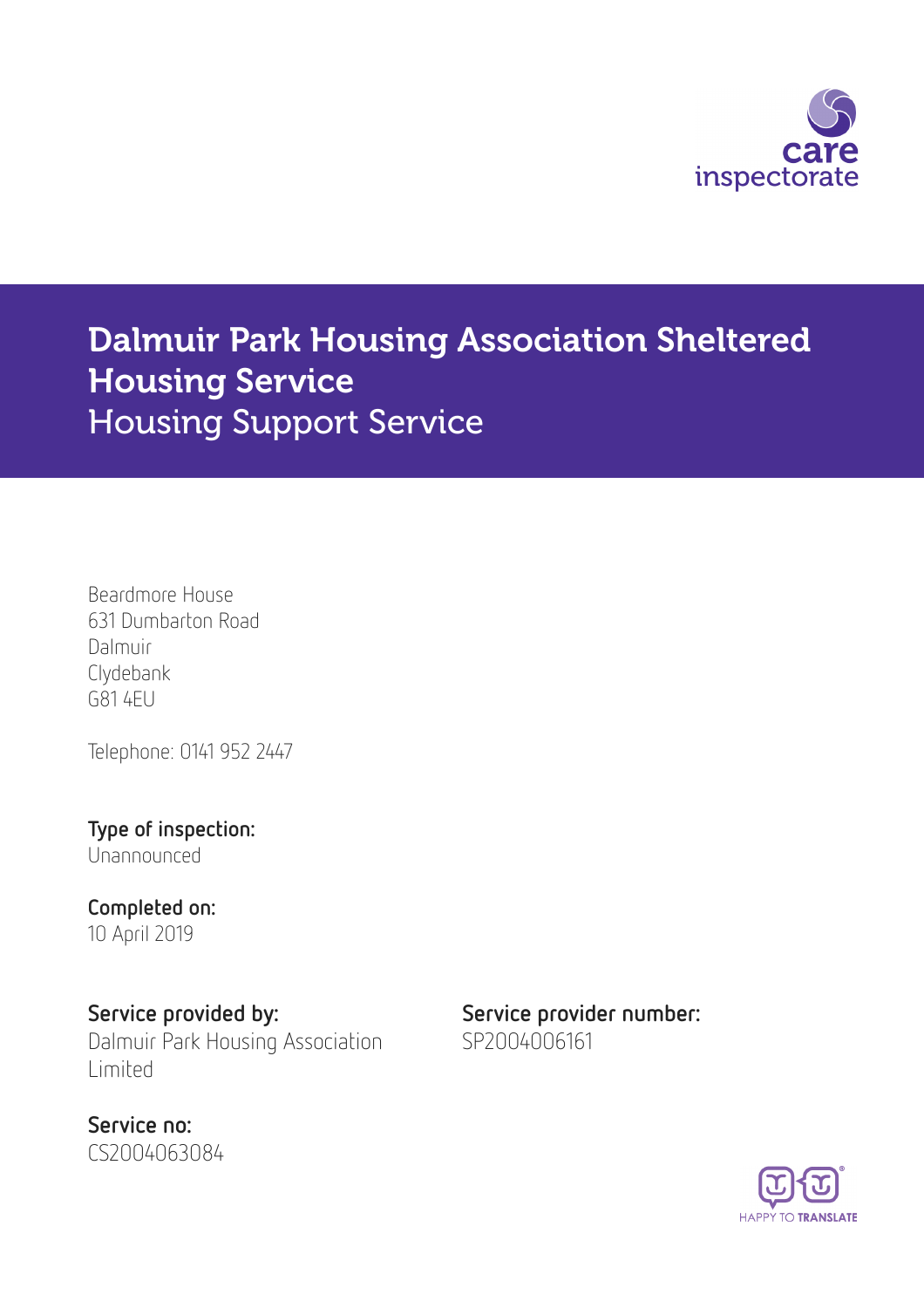#### About the service

The Care Inspectorate regulates care services in Scotland. Information about all care services is available on our website at [www.careinspectorate.com](http://www.careinspectorate.com)

The sheltered housing service previously registered their housing support service with the Care Commission on 15 December 2004 and transferred its registration to the Care Inspectorate on 1 April 2011. On 8 June 2011 they registered a care at home service. This is now a combined housing support and care at home service.

The service provides support to people living in Dalmuir Park Housing's 70 self-contained sheltered properties split between two nearby sites within the Dalmuir area of Clydebank, West Dunbartonshire. There were eighty people using the service at the time of inspection. The service provides on-site support for residents and an alarm service is operational 24 hours. Another Telecare organisation provides the alarm service cover when support staff is not on duty. People have easy access to public transport and local shops. Currently personal care is only a small part of what the service does. The service is exploring new opportunities to further develop this aspect of their service.

The service aims:

"To ensure that older people and people with disabilities can live independently for as long as possible within their own homes and as far as is possible offer them a choice in the way the service is provided".

## What people told us

We met 11 sheltered housing residents during our inspection.

In addition, prior to the inspection we issued 25 Care Standards Questionnaires and 23 (92%) were returned (22 by tenants and one completed by a relative). Nineteen people strongly and four agreed that they were happy with the overall service provided.

Sheltered housing tenants told us:

'Staff are amazing, very friendly and would help with anything needed. They provide a great service'.

'The support staff (wardens) at my sheltered complex are TOP DRAWER. I have the utmost confidence in them at every level. Nothing is too much trouble for them. They go over the call of duty to see everyone is catered for and then some'.

'The staff are very good at noticing if anyone is unwell or might need help. They are also very good and patient (referring to people who may be distressed)'.

'I bless the day I moved into sheltered housing. I was reclusive and depressed beforehand but now I have a varied social life and friends. I know I have a great support team if and when I need it. They are always willing just to sit and listen - especially (name of a support worker). All care has been taken with adaptations to my home so I can move safely about in my own house in my wheelchair'.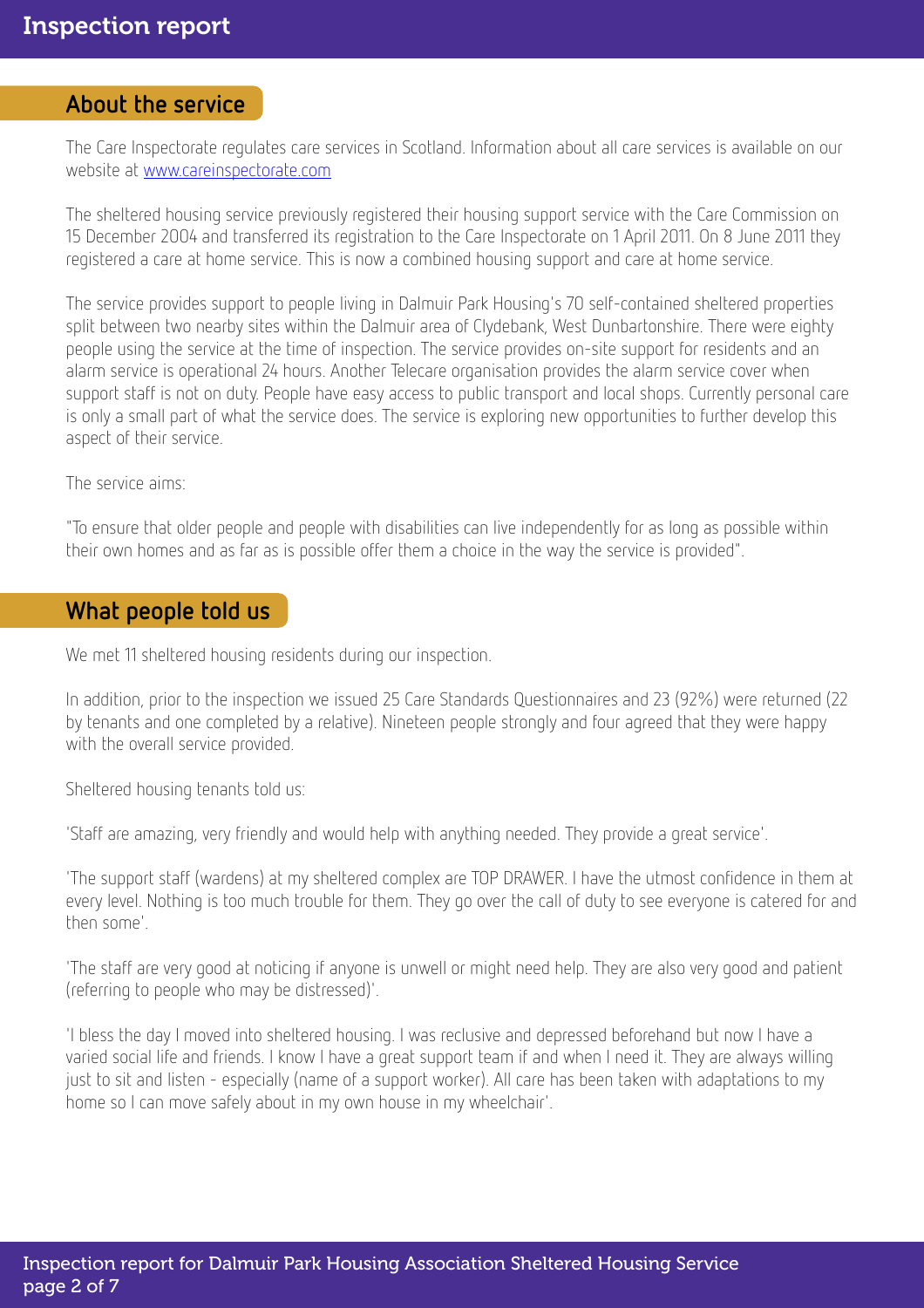### Self assessment

We did not require a self-assessment for this year's inspection.

## From this inspection we graded this service as:

| Quality of care and support          | 5 - Very Good |
|--------------------------------------|---------------|
| <b>Quality of staffing</b>           | 5 - Very Good |
| Quality of management and leadership | not assessed  |

#### What the service does well

All of the people we met who use the service were high in their praise for staff and the support provided. They told us how staff supported new people to settle and make friends. People liked the fact that they were encouraged to remain as active as possible while also keeping themselves safe.

One person had joined the stain glass class and had designed some items for their own home. Others loved the exercise classes which had started and told us how the weekly classes were helping them improve their mobility and stamina. We joined one of the classes and saw how the instructor combined promoting physical exercise with having fun.

#### People told us:

'I find the quality of care really good on complex and I feel confident if I have to ask staff about anything I require to help my needs etc. or for any other reason. Think they are a good team and work well together, and very approachable and helpful and pleasant to tenants. I wish I had made or had the opportunity to move into this sheltered housing years ago as it had made such a big difference to my quality of life. Meeting people, making friends and don't feel so isolated now, I feel safe and secure here'.

'Since moving here almost 2 years ago I have found all of the staff very helpful, especially around and after my wife passed away last year. Information is freely available on the common room notice board and through regular tenants meetings'.

People are encouraged to attend the regular tenants meetings to discuss service development and make suggestions for new activities and outings. The Housing Association is actively seeking to recruit additional tenant members to their Management Committee to promote further opportunities for meaningful participation.

This is a service where management and staff have a detailed knowledge of the care and support needs of each sheltered housing tenant. Support provided ranges from minimal for people who are fairly independent to very intensive for people who have high support needs. We saw how the notifications made by the service to us strongly evidenced the effective advocacy role staff play in helping people access the services they need. This was particularly true in relation to people living with dementia.

'The staff are helpful without being patronising. I feel I can discuss anything problems in a secure environment'.

All of the people we met who use the service were high in their praise for staff and the support provided.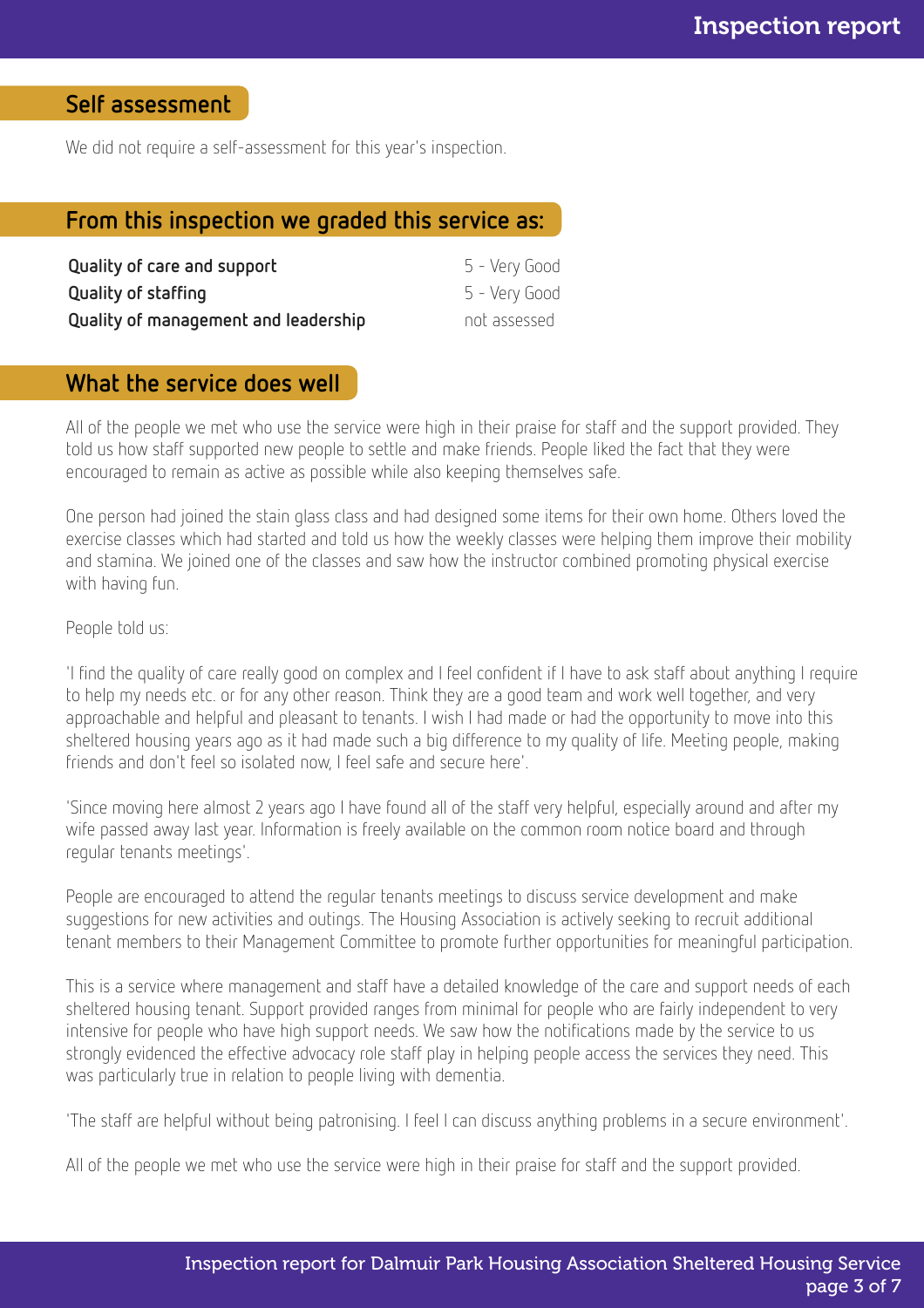All of the staff had recently completed a comprehensive online training programme in palliative care. This was to assist staff to effectively support people through their last journey of life. Staff had excellent relationships with the West Dumbartonshire Health and Social care partnership (WDCHSCP) team and worked closely with NHS staff when people were unwell.

#### What the service could do better

We suggested to the service that it should seek to accelerate its planned dementia training to support staff working with an increasing number of people living with dementia. This is a small service and some staff absence, due to ill health, had in part hindered their planned training programme. We provided the service with some training material to assist them delivering dementia training.

We suggested to the service that they should set up a monitoring system to ensure that all staff remains actively registered with Scottish Social Service Council (SSSC) which they need to keep working.

We discussed with the manager how to further improve staff daily recordings. Daily recordings could better evidence that good outcomes are being delivered for people in line with the new Health and Social Care Standards.

#### Requirements

Number of requirements: 0

Recommendations

Number of recommendations: 0

#### **Complaints**

There have been no complaints upheld since the last inspection. Details of any older upheld complaints are published at www.careinspectorate.com.

What the service has done to meet any requirements we made at or since the last inspection

#### Previous requirements

There are no outstanding requirements.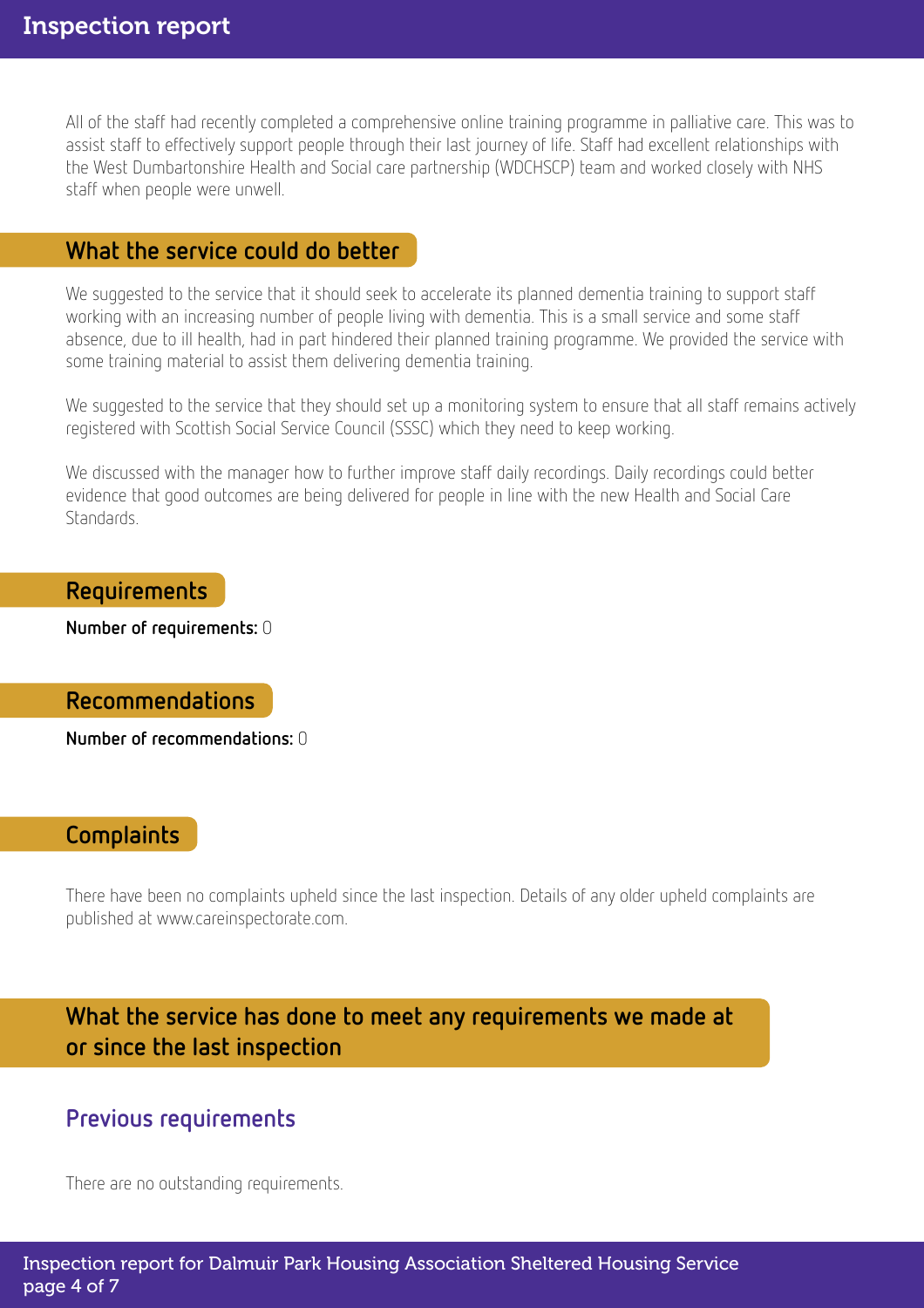# What the service has done to meet any recommendations we made at or since the last inspection

## Previous recommendations

There are no outstanding recommendations.

# Inspection and grading history

| <b>Date</b> | <b>Type</b>                 | Gradings                                                                 |                                                                 |
|-------------|-----------------------------|--------------------------------------------------------------------------|-----------------------------------------------------------------|
| 19 Apr 2018 | Announced (short<br>notice) | Care and support<br>Environment<br>Staffing<br>Management and leadership | 5 - Very good<br>Not assessed<br>Not assessed<br>5 - Very good  |
| 4 May 2017  | Announced (short<br>notice) | Care and support<br>Environment<br>Staffing<br>Management and leadership | 5 - Very good<br>Not assessed<br>Not assessed<br>5 - Very good  |
| 18 May 2016 | Announced (short<br>notice) | Care and support<br>Environment<br>Staffing<br>Management and leadership | 5 - Very good<br>Not assessed<br>Not assessed<br>5 - Very good  |
| 12 May 2015 | Unannounced                 | Care and support<br>Environment<br>Staffing<br>Management and leadership | 5 - Very good<br>Not assessed<br>5 - Very good<br>5 - Very good |
| 28 May 2014 | Unannounced                 | Care and support<br>Environment<br>Staffing<br>Management and leadership | 5 - Very good<br>Not assessed<br>$4 - Good$<br>$4 - Good$       |
| 19 Jul 2013 | Announced (short<br>notice) | Care and support<br>Environment<br>Staffing                              | 5 - Very good<br>Not assessed<br>5 - Very good                  |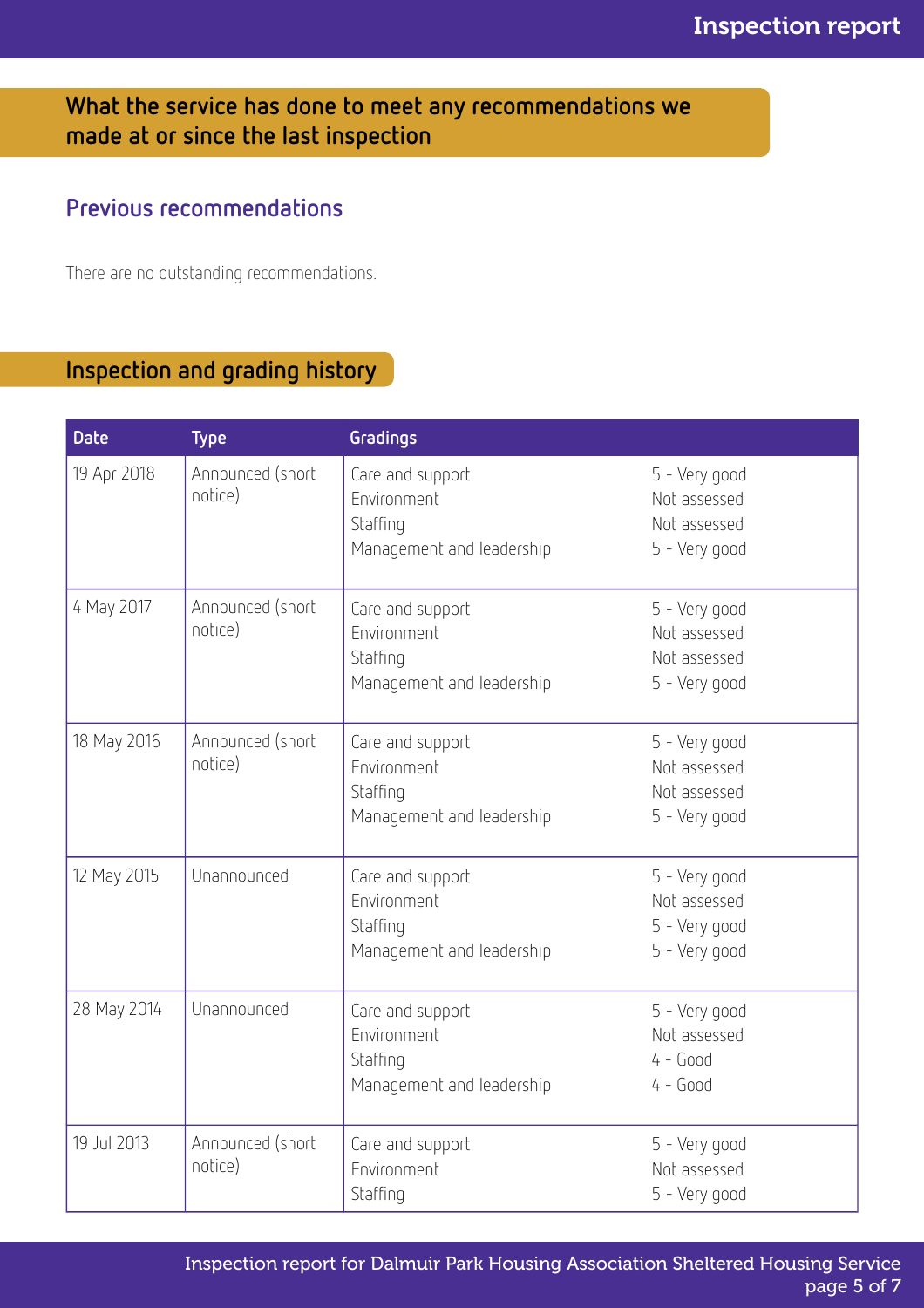# Inspection report

| <b>Date</b> | <b>Type</b>                 | <b>Gradings</b>                                                          |                                                          |
|-------------|-----------------------------|--------------------------------------------------------------------------|----------------------------------------------------------|
|             |                             | Management and leadership                                                | $4 - Good$                                               |
| 15 Jun 2012 | Announced (short<br>notice) | Care and support<br>Environment<br>Staffing<br>Management and leadership | $4 - Good$<br>Not assessed<br>$4 - Good$<br>3 - Adequate |
| 28 Apr 2011 | Unannounced                 | Care and support<br>Environment<br>Staffing<br>Management and leadership | $4 - Good$<br>Not assessed<br>$4 - Good$<br>$4 - Good$   |
| 22 Jun 2010 | Announced                   | Care and support<br>Environment<br>Staffing<br>Management and leadership | $4 - Good$<br>Not assessed<br>3 - Adequate<br>$4 - Good$ |